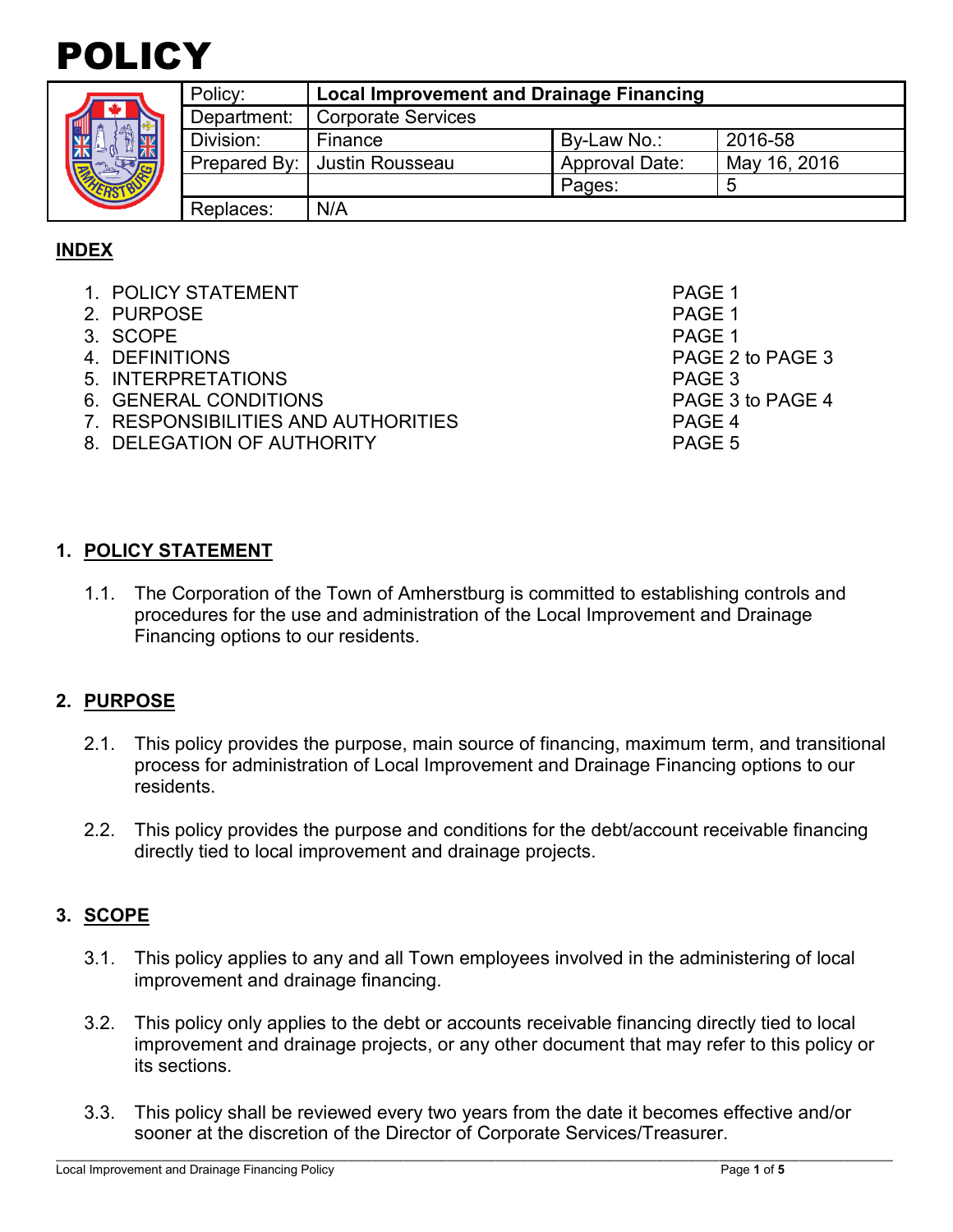## **4. DEFINITIONS**

- 4.1. **Chief Administrative Officer (CAO)** is the Chief Administrative Officer for the Corporation of the Town of Amherstburg, which includes the roles and responsibilities as laid out in Section 229 of the Municipal Act, 2001.
- 4.2. **Designated Signing Authorities** are those staff appointed by By-Law to have the authority to bind the corporation to an agreement.
- 4.3. **Director** is the person responsible for direction and operational control of a division as defined on the Town's organizational structure.
- 4.4. **Local Improvements** a Local Improvement is a project undertaken by the Town that provides a benefit to properties in a particular area of the municipality. The Town has the ability to recover all or part of the cost of the project by imposing local improvement charges on properties that benefit from the work.

Local Improvement projects could include:

- Installation of water and wastewater infrastructure
- Roadway reconstruction such as repaving
- Construction of a sidewalks, curb and installation of street lights
- Construction of traffic calming features, such as speed bumps
- Other projects are outlined in O. Reg 586/06 Section 1 (2)are construction projects that Council considers to be of greater benefit to only a particular area of the municipality, rather than to the whole municipality. Examples include street or lane paving, driveway crossing construction, new sidewalk, and curb and gutter. The full costs for these improvements are charged to the benefitting property owners.
- 4.5. **Municipal Drains** are either ditches or closed systems, such as pipes or tiles, buried in the ground that Council has adopted by by-law under the process of the *Drainage Act*. Municipal drains are primarily located in rural agricultural areas.

Municipal Drains could include structures such as:

- dykes or berms
- pumping stations
- buffer strips
- grassed waterways
- storm water detention ponds
- culverts and bridges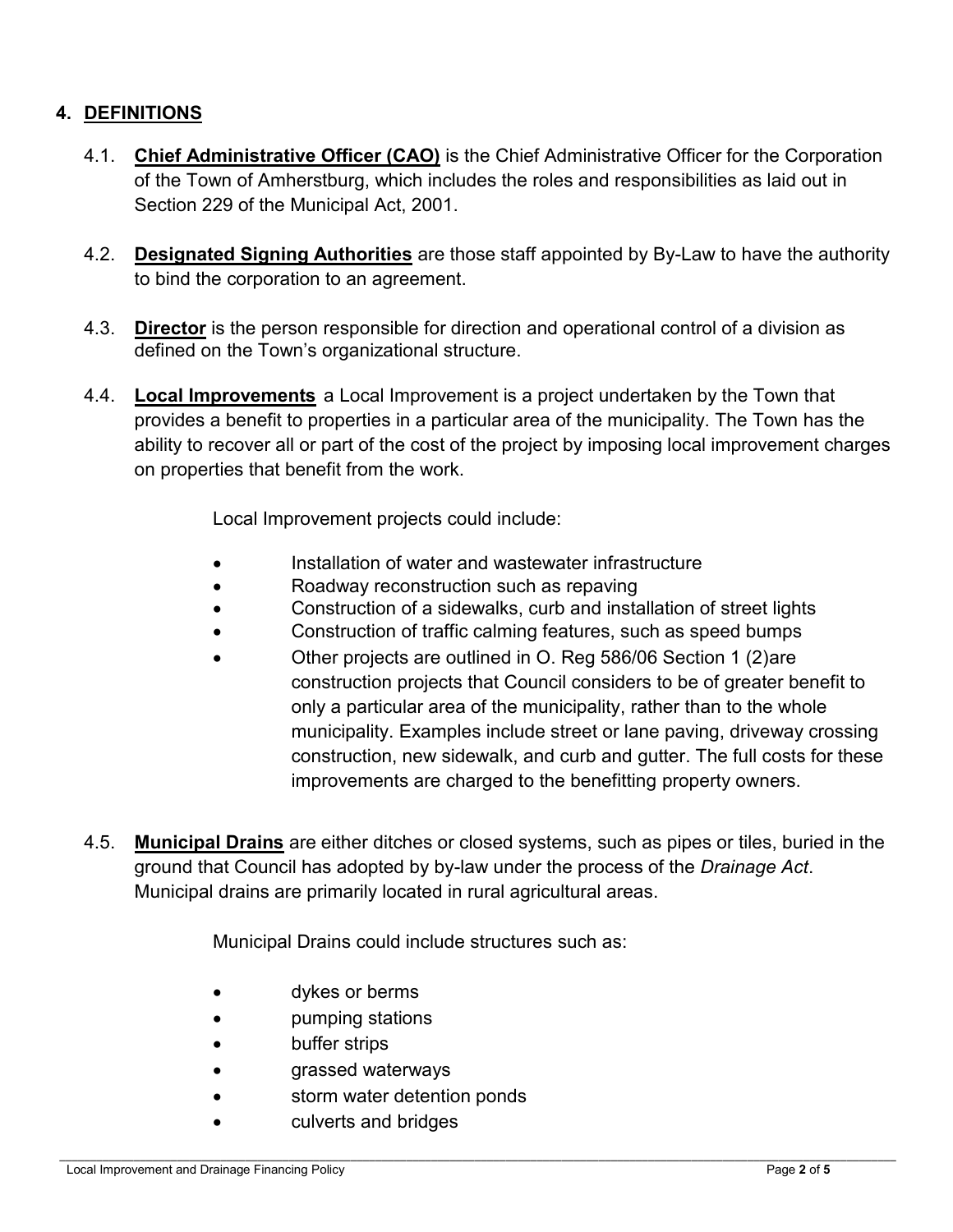- 4.6. **Drainage Line of Credit** is a credit facility the Town of Amherstburg uses to finance the construction cost of the Municipal Drainage work in the interim until the work is completed and billed to our residents.
- 4.7. **Town** is the Corporation of the Town of Amherstburg.
- 4.8. **Treasurer** is the Treasurer for the Corporation of the Town of Amherstburg, which includes the roles and responsibilities as laid out in Section 286 of the Municipal Act, 2001.

# **5. INTERPRETATIONS**

5.1. Any reference in this Policy to any statute or any section of a statute shall, unless expressly stated, be deemed to be reference to the statute as amended, restated or re-enacted from time to time. Any references to a By-law or Town policy shall be deemed to be a reference to the most recent passed policy or By-law and any replacements thereto.

## **6. GENERAL CONDITIONS**

#### 6.1. **Qualifying Projects**

- 6.1.1. Projects must be of the following nature to qualify for use of this policy:
	- 6.1.1.1. A Local Improvement under O. Reg 586/06 the Local Improvement charge and priority lien status.
	- 6.1.1.2. Municipal Drainage Work under Sections 4 or 78 of the Drainage Act
- 6.1.2. Municipal Drainage maintenance work under Section 74 of the Drainage Act and described in the following nature are to be excluded from the policy:
	- 6.1.2.1. Weed Cutting
	- 6.1.2.2. Weed Spraying
	- 6.1.2.3. Ditching and Brushing

#### 6.2. **Interim Financing Cost**

6.2.1. **Local Improvements:** All Local Improvements shall be financed in one of two manners:

> 6.2.1.1. **Construction bridge loan**: Local Improvements in excess of \$500,000 shall be financed by Construction Bridge Loans.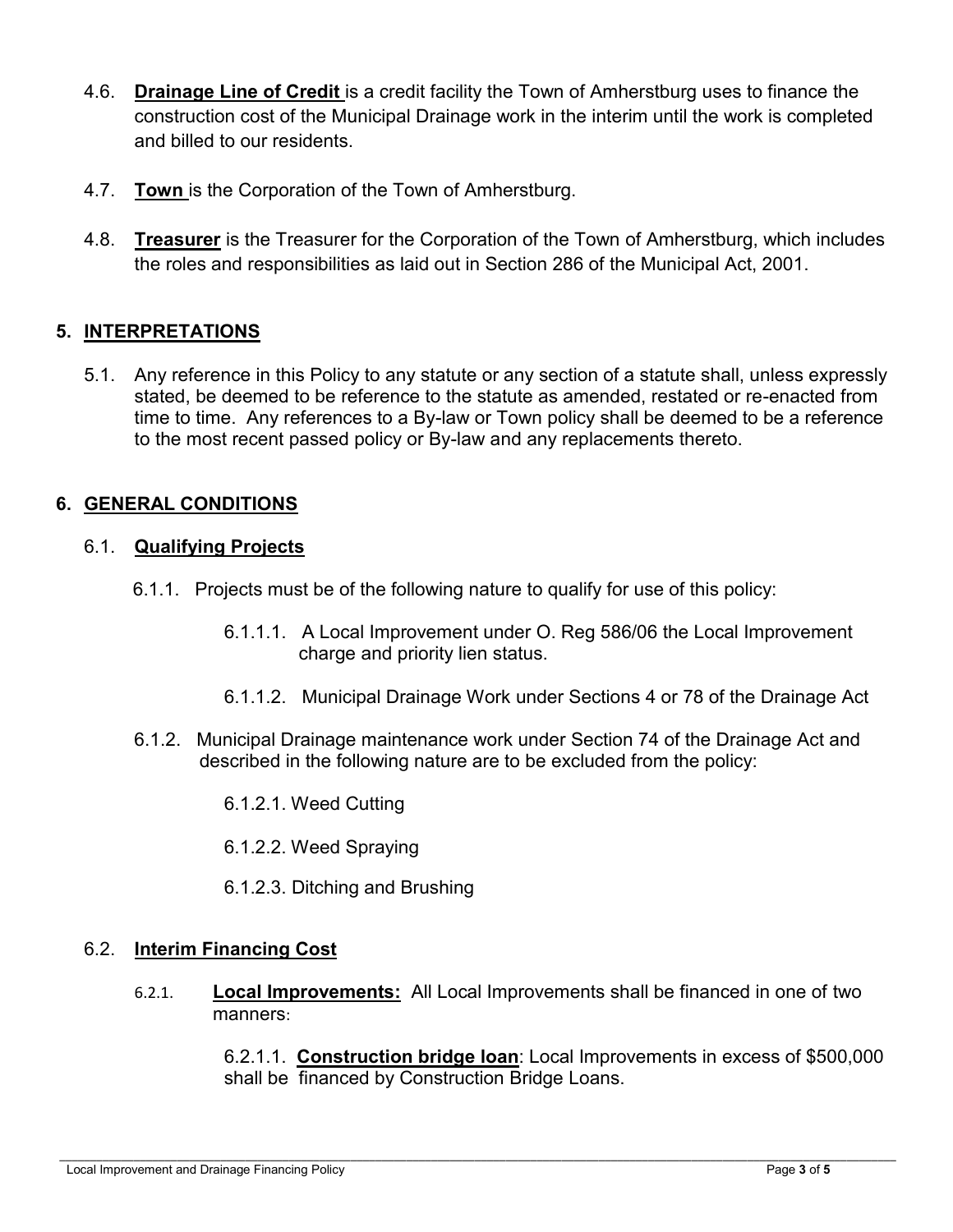6.2.1.2. **Operating funds:** Local Improvements below \$500,000 shall be financed by using the operating funds for the interim period.

6.2.2. **Drainage Works:** All Drainage Work shall be financed by using the Drainage Line of Credit.

#### 6.3. **Maximum Debenture Term**

- 6.3.1. The maximum debenture term available to residents shall not exceed 5 years.
- 6.3.2. Council may, by resolution, extend longer financing options if deemed appropriate.

### 6.4. **Qualifying Cost Expenditures to Residents**

6.4.1. The minimum debt or accounts receivable balance to a resident must exceed \$1,000 to qualify for 5 year repayment term.

### 6.5. **Financing Cost to Residents**

6.5.1. Interest cost shall be the Town of Amherstburg base borrowing rate plus 1%.

#### 6.6. **Long Term Financing Options**

- 6.6.1. Upon completion of the works, final financing will be obtained by the Town of Amherstburg for the amounts debentured to residents.
- 6.6.2. Long term financing options will increase the long term debt of the municipality and will be billed back to the residents affected over the same 5 year period.

## **7. RESPONSIBILITIES AND AUTHORITIES**

- 7.1. **Designated Signing Authorities** have the authority and responsibility to:
	- 7.1.1. Execute and sign all agreements in relation to this policy on behalf of the Town.
- 7.2. The **Treasurer** has the authority and responsibility to:
	- 7.2.1. Enter into arrangements with residents and the Ontario Ministry of Agriculture Food and Rural Affairs in the name of the Town.
	- 7.2.2. Ensure that financing for local improvement and drainage works is consistent with this policy.